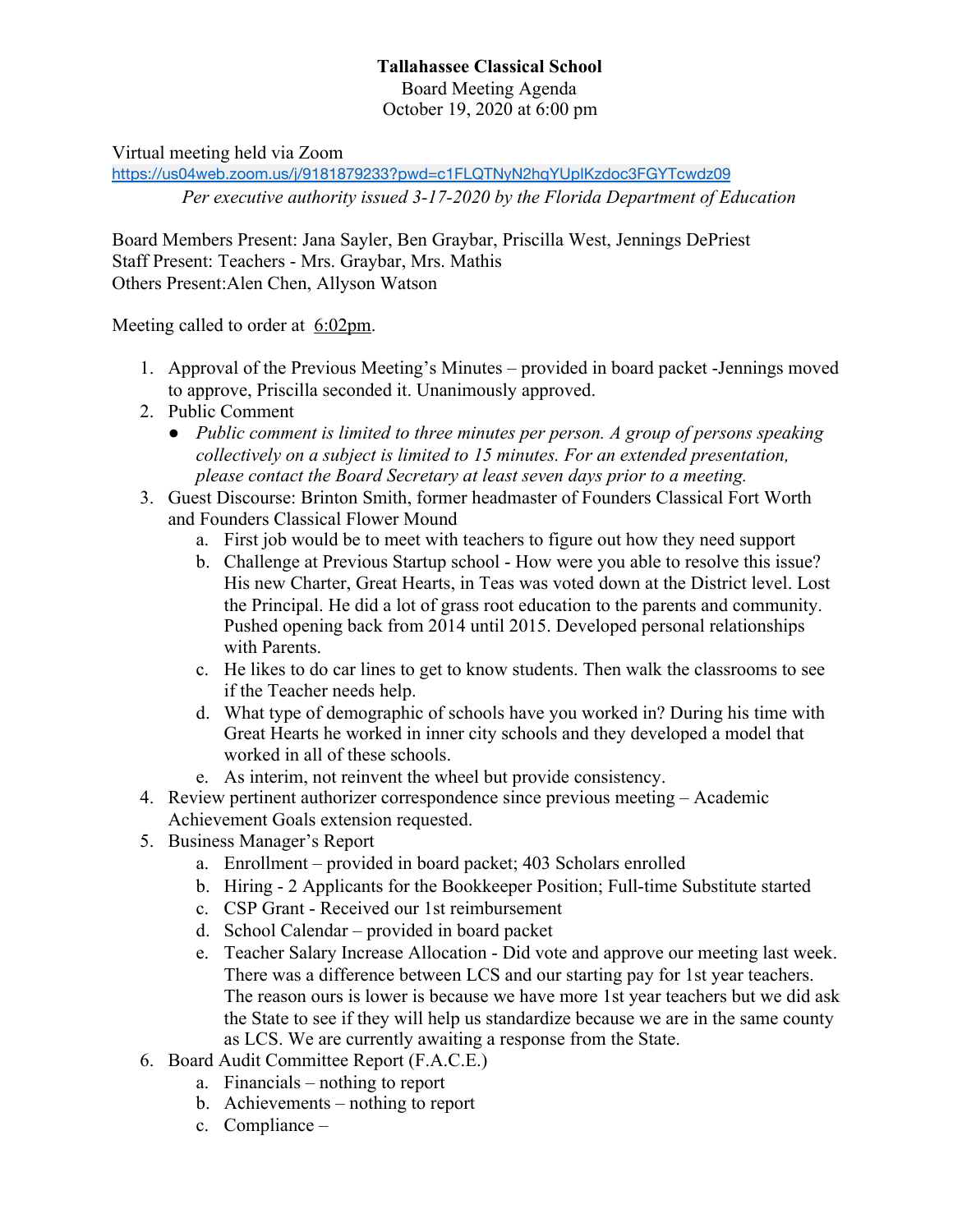- i. WIDA screenings completed within the first 20 days All were completed in 1st 20 days except one and it has now been completed.
- ii. Parent/guardian Family handbook acknowledgments Each teacher distributed an acknowledgement to each student to have it signed by the parent. We have about 265 students.
- iii. Out-of-field notices sent home after approval by the governing board but before the end of Survey Week - Sent home as planned to all scholars.
- iv. Establishing Quorum attorney discussion provided in board packet Principal and Parent-Board Liaison have to be at a physical place but others can join in remotely.
- v. Form 990-N provided in board packet Annual gross revenue is under \$50K. As a non-profit, we file this document.
- vi. Establish audit committee to prepare audit RFP We will undergo an audit every year of the fiscal year we are currently in.
- d. Environment nothing to report
- 7. Parent Liaison Report Joni Scott-Weideman
	- a. Discussed the role of parent-liaison.
		- i. Policies: Covid-19 Policy, Parent Handbook Non-Discrimination Policy, Role of Resource Officer for Threatening Events; parent-teacher communication and response within 24-48 hours.
- 8. Guest Discourse: Vanessa Suarez, former Principal of multiple Charter Schools USA charters
	- a. 23 Years Educator; 6 Years Principal; 12 Assistant Principal Worked with Charter USA. Georgia school brought to a B. Florida brought up to a B
	- b. Trying to learn more about Classical Education. She is watching Dr.Moore and understanding that our scholars need to be critical thinkers so they will be lifelong learners throughout college.
	- c. Ms. Suarez opened a charter school with Charter Schools USA in Cherokee, GA and in Orlando, Fl.
- 9. New Business
	- a. School leadership Looking for who founded a Florida Charter or someone who has founded a Classical Charter for Operational Expertise
		- i. Former Principal of SAS Julie Friedrickson does not want the position.
		- ii. St. John's Classical's Dean, Meghan Satcher, will be here on Wednesday, providing direction for us. Highly recommended by BCSI, and has been there for 4 years.
		- iii. Amy Hines declined the position as Dean of Curriculum.
		- iv. Vanessa Suarez can operationally run the school but can only stay until Jan 2020.
	- b. Bereavement Policy provided in board packet Ben motioned to adopt as presented; Priscilla seconded it. Unanimously approved.
	- c. New Classical Teachers 1st year Classical Teachers are working hard to develop new lesson plans after hours. Ben asked if this was contractually correct. Yes, we responded. When Teachers are hired, we explicity made them aware of the work required during the 1st year to teach the new curriculum. Going forth, these lessons can be used year after year with small adjustments/updates.
- 10. Upcoming events
	- a. October 21 at 6pm board meeting
	- b. November 4, 2020 board meeting
	- c. November 16, 2020 board meeting